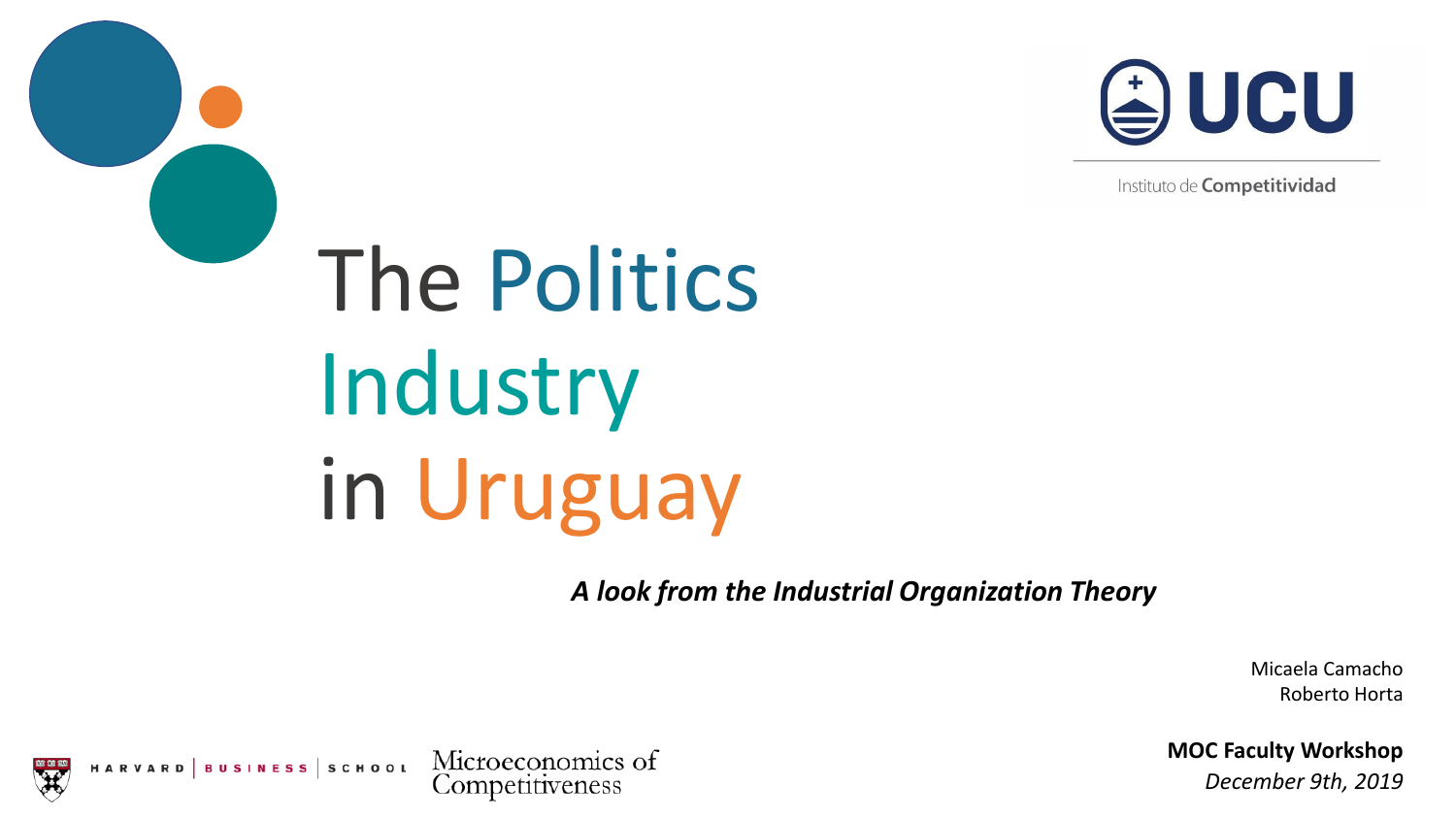## Some facts on Uruguay

- ✓ Almost 190 years of uninterrupted democracy (except period 1973-1984)
- Political parties as old as the country itself  $\rightarrow$  Created in 1836, six years after Constitution came into force (1830)
- Uruguayan democracy guarantees:
	- o elective and periodic government positions,
	- $\circ$  compulsory vote (without paying a fine),
	- legitimacy of electoral procedures and
	- o a trustful controller institution ("Corte Electoral").



#### Uruguay in Rankings

- Democracy Index (2018): 15th globally, 1<sup>st</sup> in the region
- Corruption Perception Index (2018): 1<sup>st</sup> in LAC "cleanest country in Latin America and the one with the longest democratic tradition"
- The Social Progress Index (2019): 1st globally with other countries in what comes to political rights (2019).





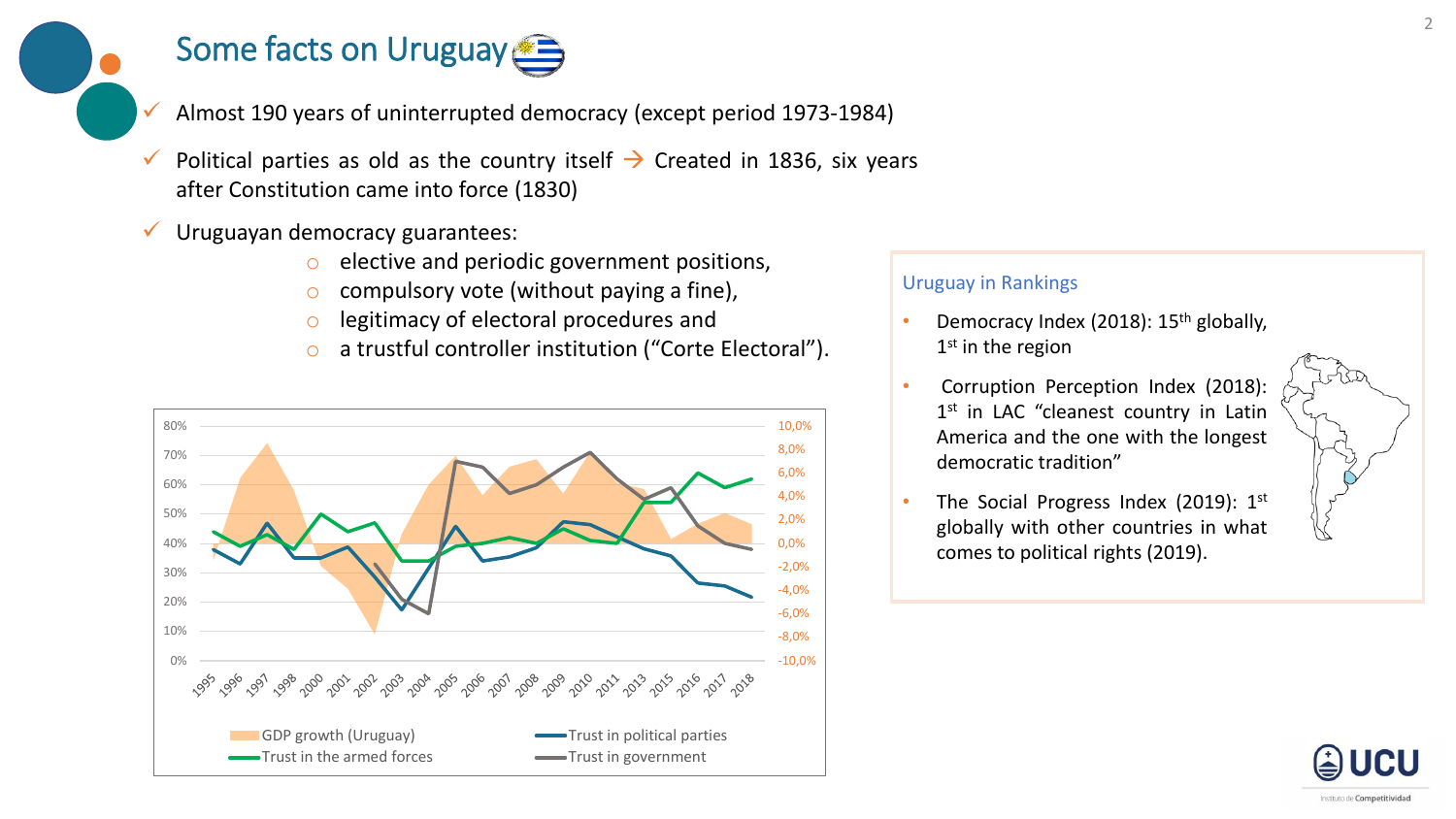

Inspired by the report produced by Gehl & Porter (2017), this project intends to bring new analytical lens to understand the dynamics and performance of the Uruguayan political system

### The project has three main goals:

- To help understand the changes on the political arena and the performance of the political system using tools never applied to this particular industry in Uruguay.
- To complement the existing information about the politics industry.
- To expand the experience on applying the Porter's Five Forces to the political industry as to contribute to future similar projects on other countries.

#### Framework and methodology:

- The framework to be used is the 5 Forces of the Industry, adapted to this particular case.
- The methodology includes in depth interviews with more than 20 key actors of the political system in Uruguay.

In order to be able to apply the analytical tool to the politics industry in Uruguay, we had to establish some definitions and criteria

- $\checkmark$  The market disputed by the players are the citizens' votes.
- $\checkmark$  In this industry, players are the ones who also "set the rules of the game".
- $\checkmark$  A deeper competition does not necessarily mean advantages for the consumers.
- $\checkmark$  Competition takes place in two levels: contesting elections and governing.
- $\checkmark$  This industry satisfies the need for proposal & set of rules that ultimately allow to increase citizens' welfare.



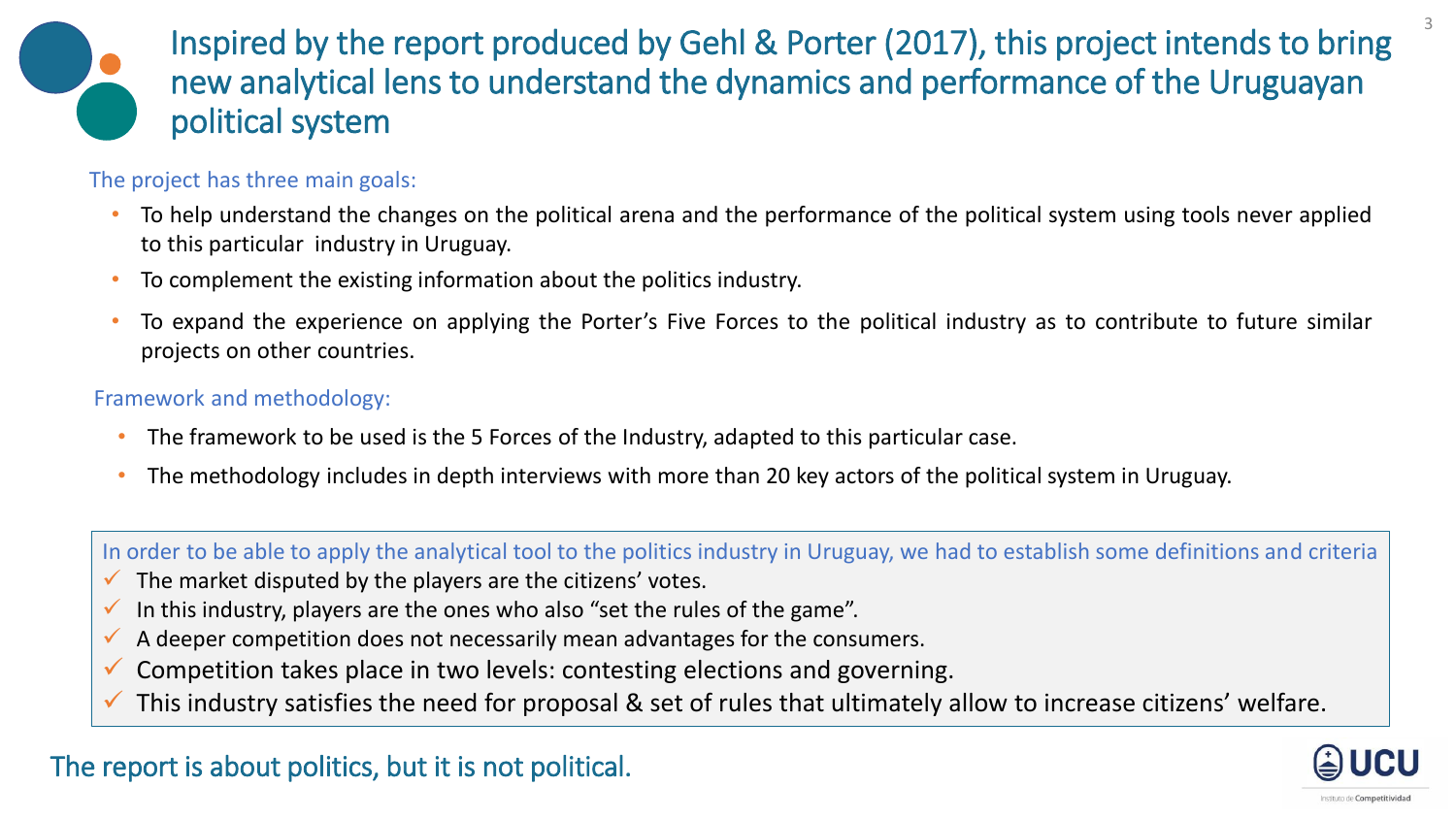



Source: based on Gehl & Porter 2017

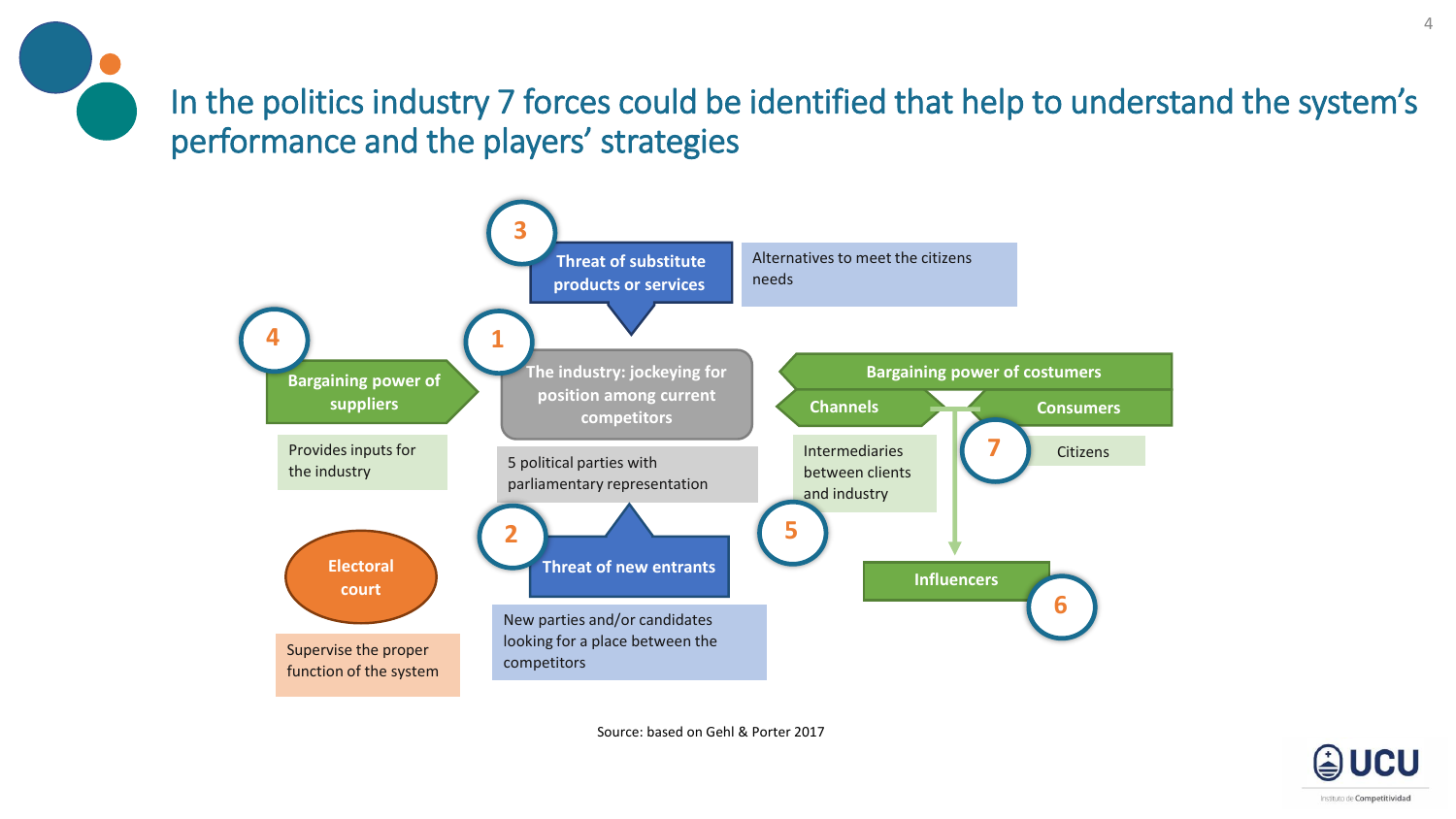### Since 1984 (return to democracy), the industry has been an oligopoly with three solid leaders





Players' strategies depend not only on the market structure but also on the "stage" of the competition

- **October (first round)** Parliament (6) election : Differentiation
- November (**second round**) Presidential election: Coalitions and agreements



• During **government period**: Coopetence becomes essential





Source: own elaboration based on the Electoral Court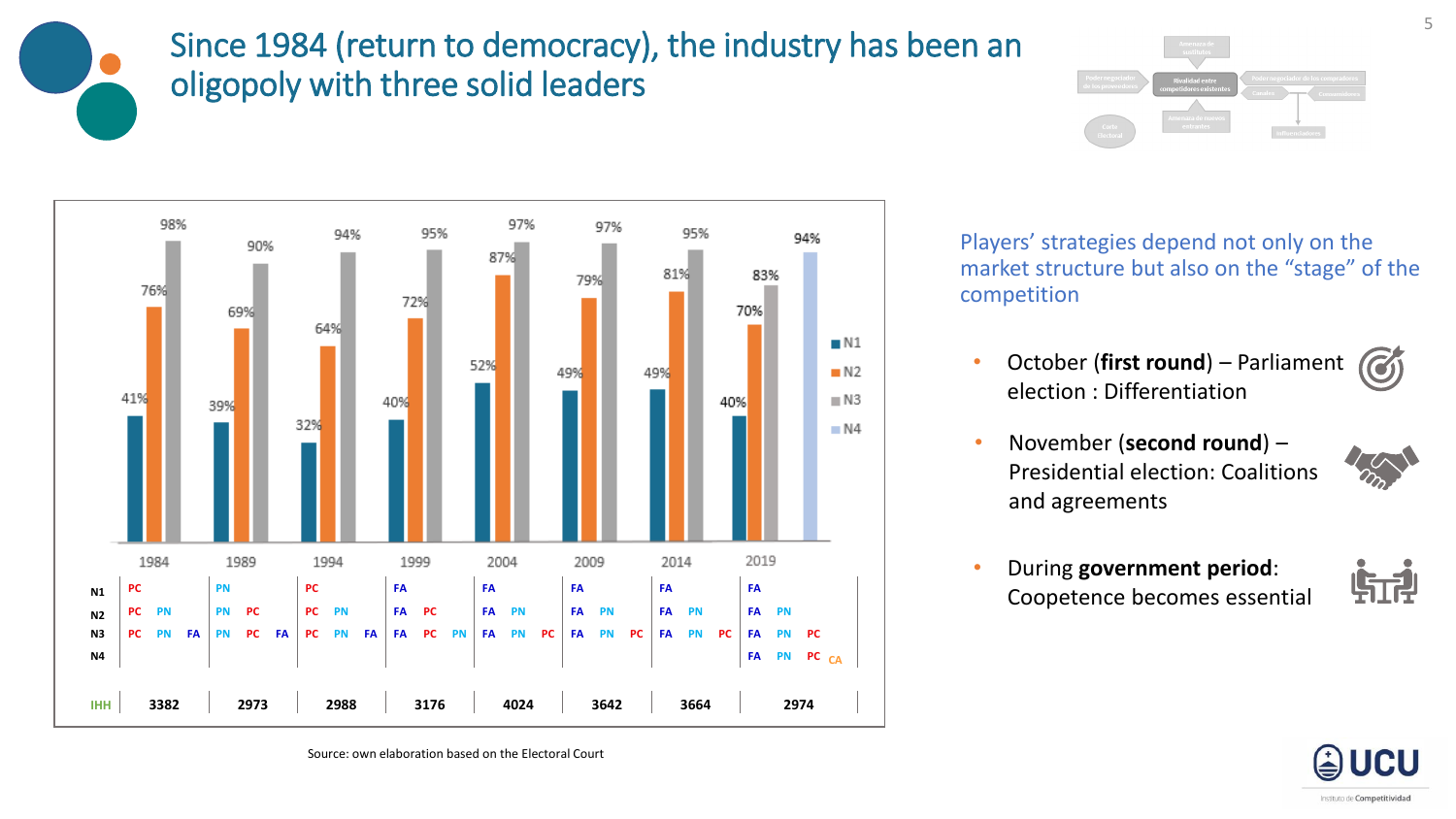### Threat of entry depends on four types of barriers: legal, economic, experience and cultural



#### **Who are they?**

o New **parties** seeking to attend a dissatisfied demand

o New **people** inside well-established parties

**How they appear?**

o Specific **characteristics** from the scenario o **"Barriers of entry"**

#### **Two-level barriers:**

- 1. First level: To be a new option of a party or candidate on an existing party
- 2. Second level: To be a new player entering the arena in the industry center

New parties face higher second-level barriers than first level barriers, the contrary applies to the new candidates.

#### When the ideologies, programs, leadership or government management do not satisfy some "consumer" segments, threat of entry rises



Source: based on data from Latinobarometer. \* No values were found for 2012 or 2014

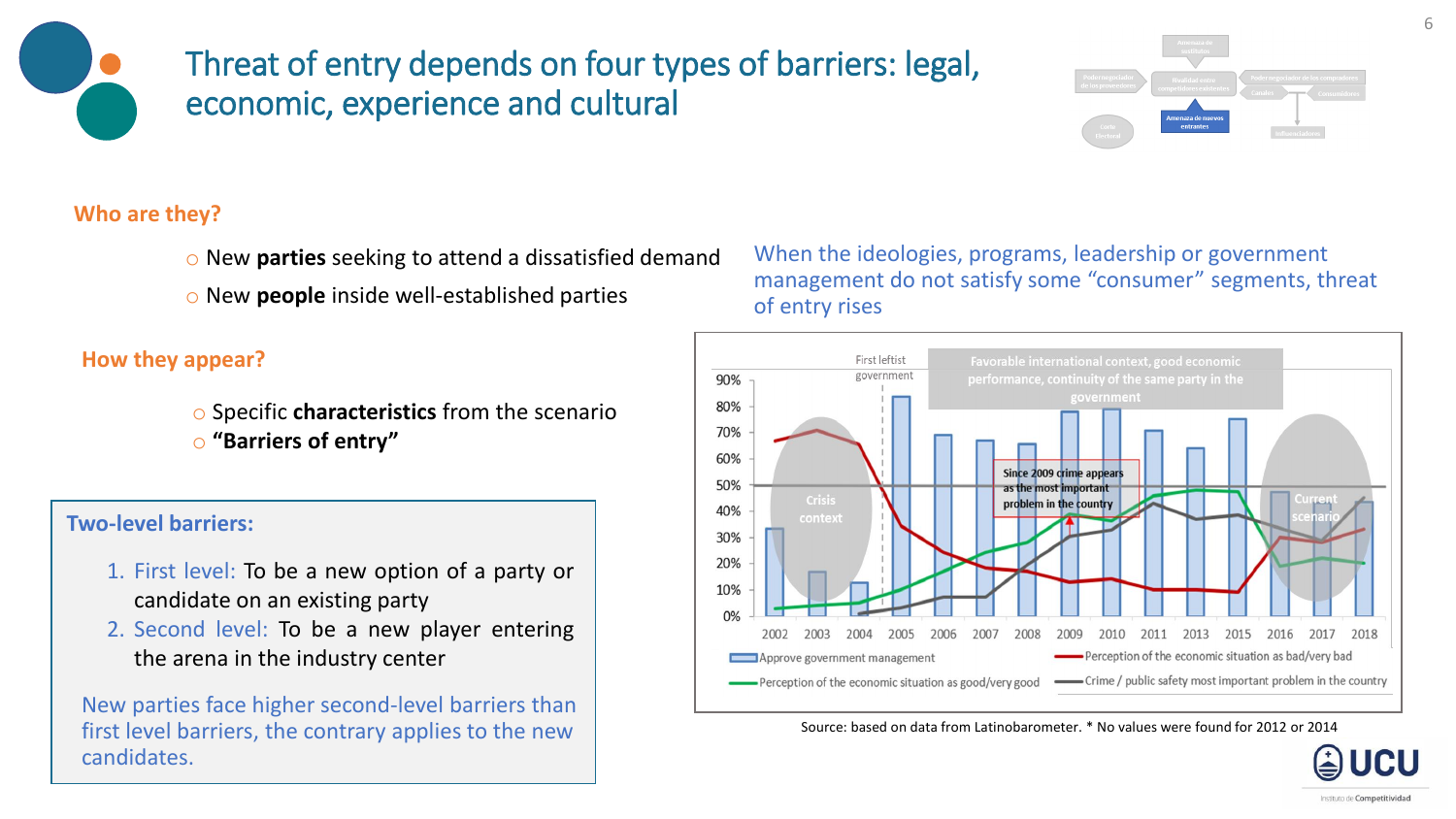### In a very particular industry, direct democracy mechanisms (referendums & plebiscites) can appear as substitutes



- When there are dissatisfied demands on specific key topics that can not be channeled through the Parliament, substitutes may appear.
- In Uruguay, **referendums** and **plebiscites** that emerge by popular initiative can be seen as substitutes.
- These mechanisms may be driven by different actors, such as: social movements, unions, politicians, etc.
- A more divided Parliament could lead to a larger number of direct civic consults on relevant topics.



In this industry, substitutes are also complementary.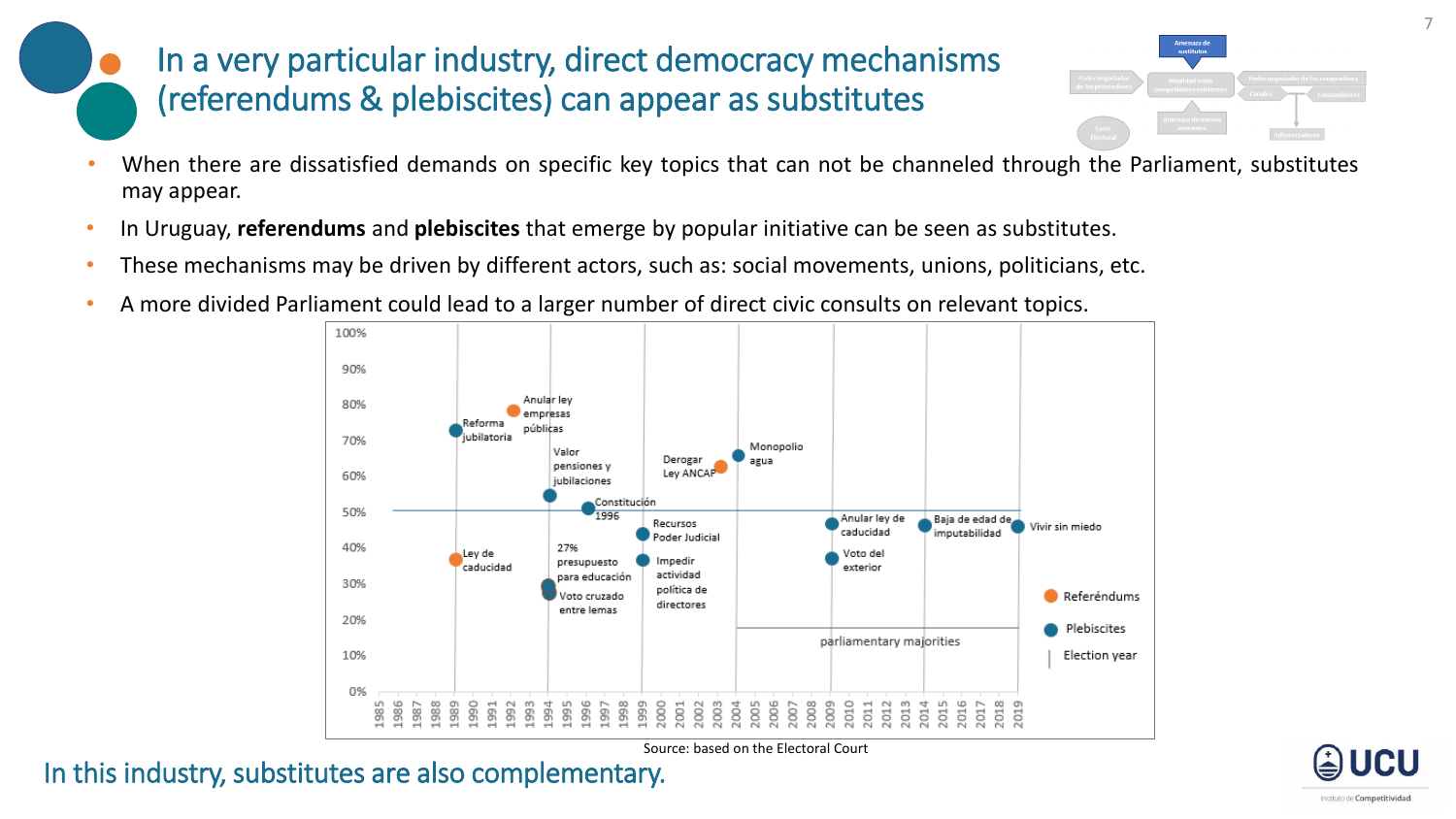Suppliers are essential. Each party chooses and prioritize them according to their strategies.

- On some items, different parties hire the same provider.
- Cost of suppliers relate directly with the parties economic strength. The stronger the party, the better and the larger the amount of suppliers that can be hired.
- Advertising is the biggest part of the investment on suppliers.
- Players distribute their investment between suppliers that are indispensable for the campaign and other that have direct impact on the strategy definition.

Suppliers appear to have low bargaining power in this industry. They do not have particular influence on the players' strategies.

#### 8





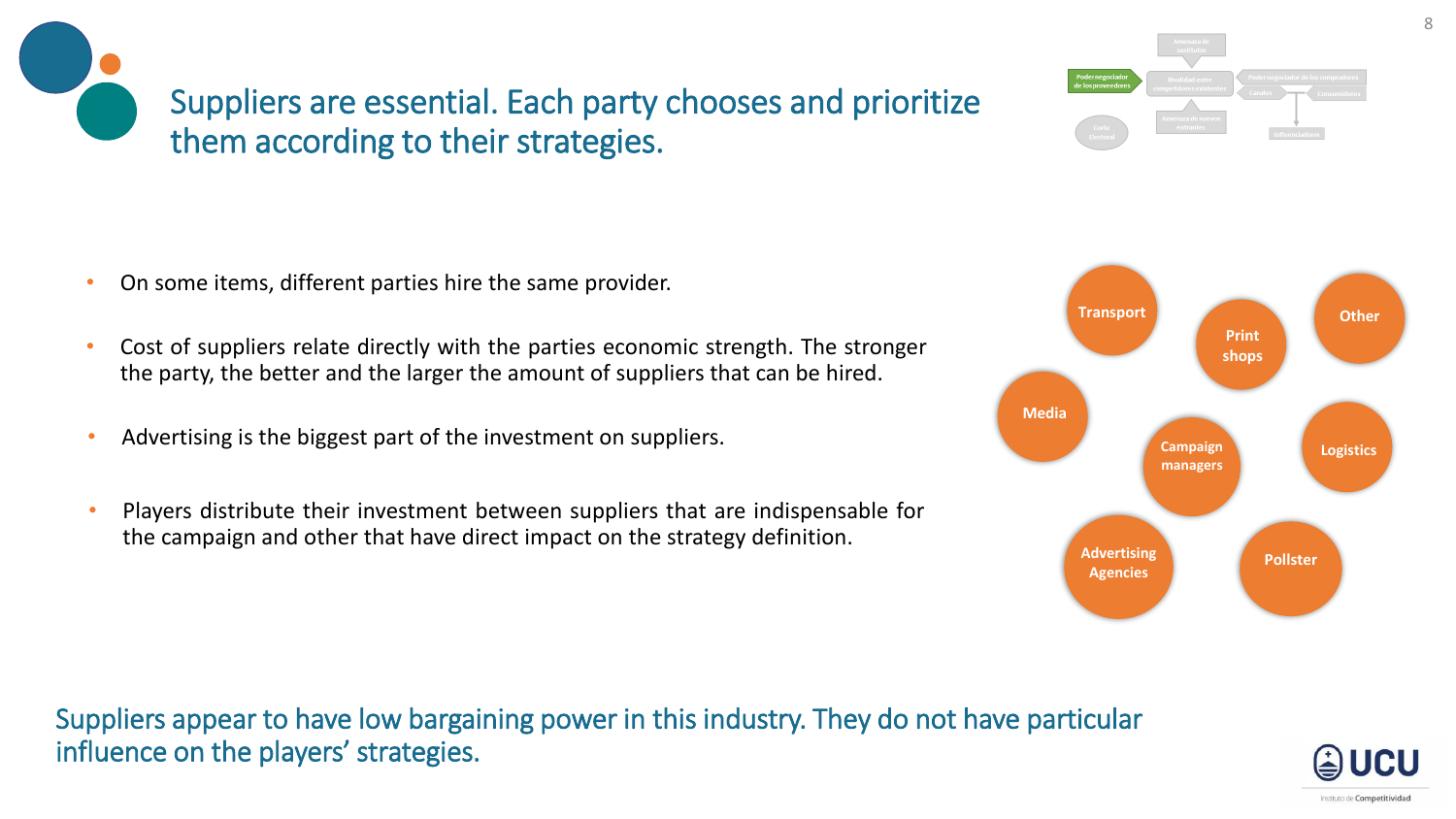### Consumers, channels and influencers interact with each other forming the bargaining power of costumers

### **Channels** (1)

- Are the intermediaries between players and consumers.
- Appear to be fulfilling their triple role (intermediary, trustworthy and capture voters), for what it can be said that they are relatively efficient in strengthen the democracy.
- Some of them are losing weight, and others -like social networks- are playing a strategic role for managing information, impacting reliability.

### **Influencers**

- 
- They influence citizens, with different effects and from different sources.
- They influence journalists, mainly through social networks.
- Friends and family are still the TOP influencers in Uruguay for all voters.

### **Consumers**

- Vote is mandatory and the population growth rate is minimum.
- Renovation occurs in the youngest part of the voters.
- Citizens are losing interest in politics and do not believe their vote could have an effect of change.



#### Ideological identification example and party identification





 $2006$   $\blacksquare$  2011  $\blacksquare$  2018



20%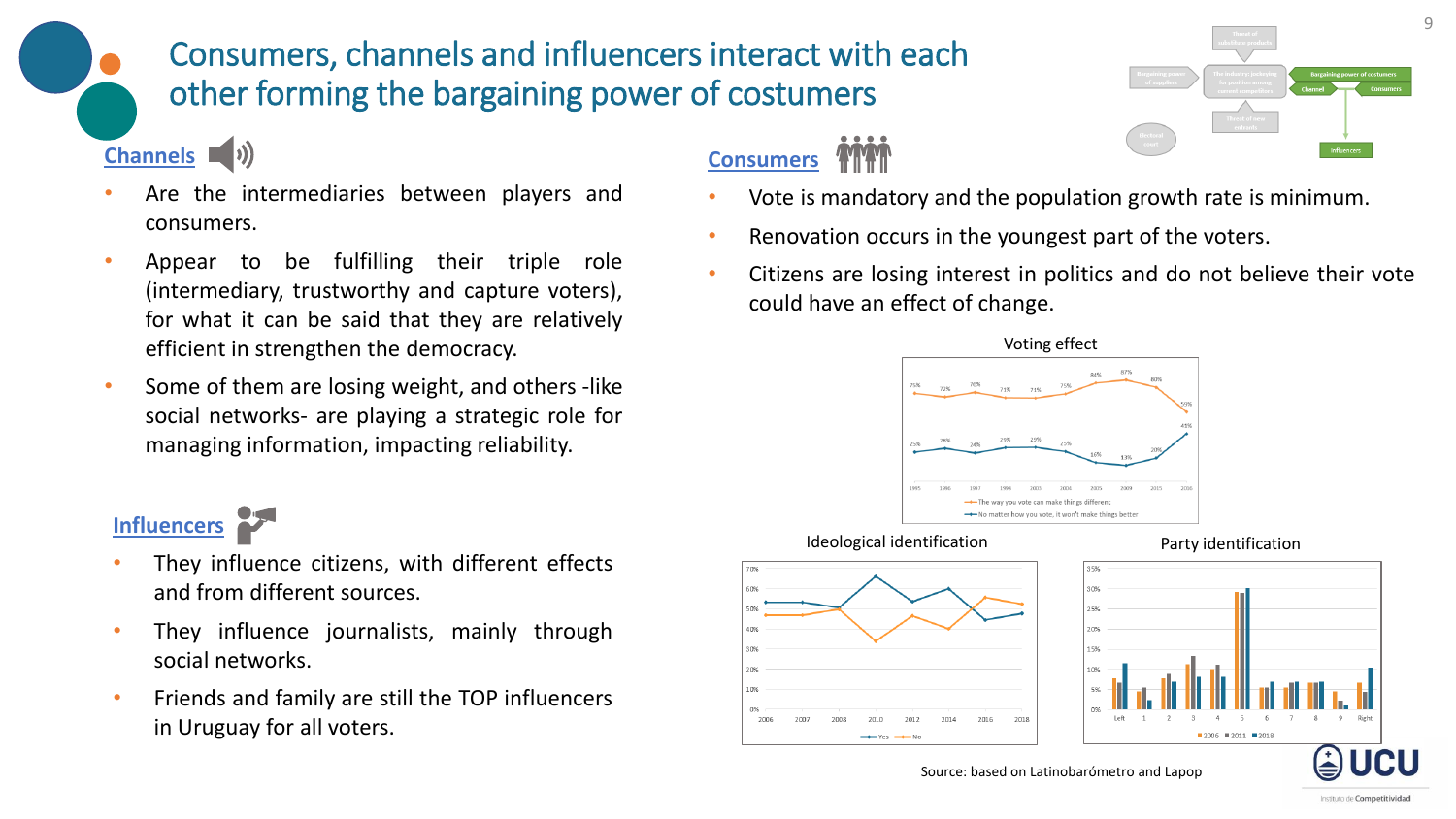

- **1** Players compete for a market that is relatively fixed in size and stable in what comes to composition. This has an impact on players' strategies.
- There is a current loss of confidence in political parties. This lowers the entry barriers for new competitors. **2**
- Historically, industry can be seen as an oligopoly. This is not necessarily "bad" in terms of social wellbeing. **3**
- Player's strategies do not only depend on industry structure but on the different stages of the political "game". **4**
- Channels have strong power in this industry. They play an important role, influencing on the efficiency enhancement of the whole system. **5**

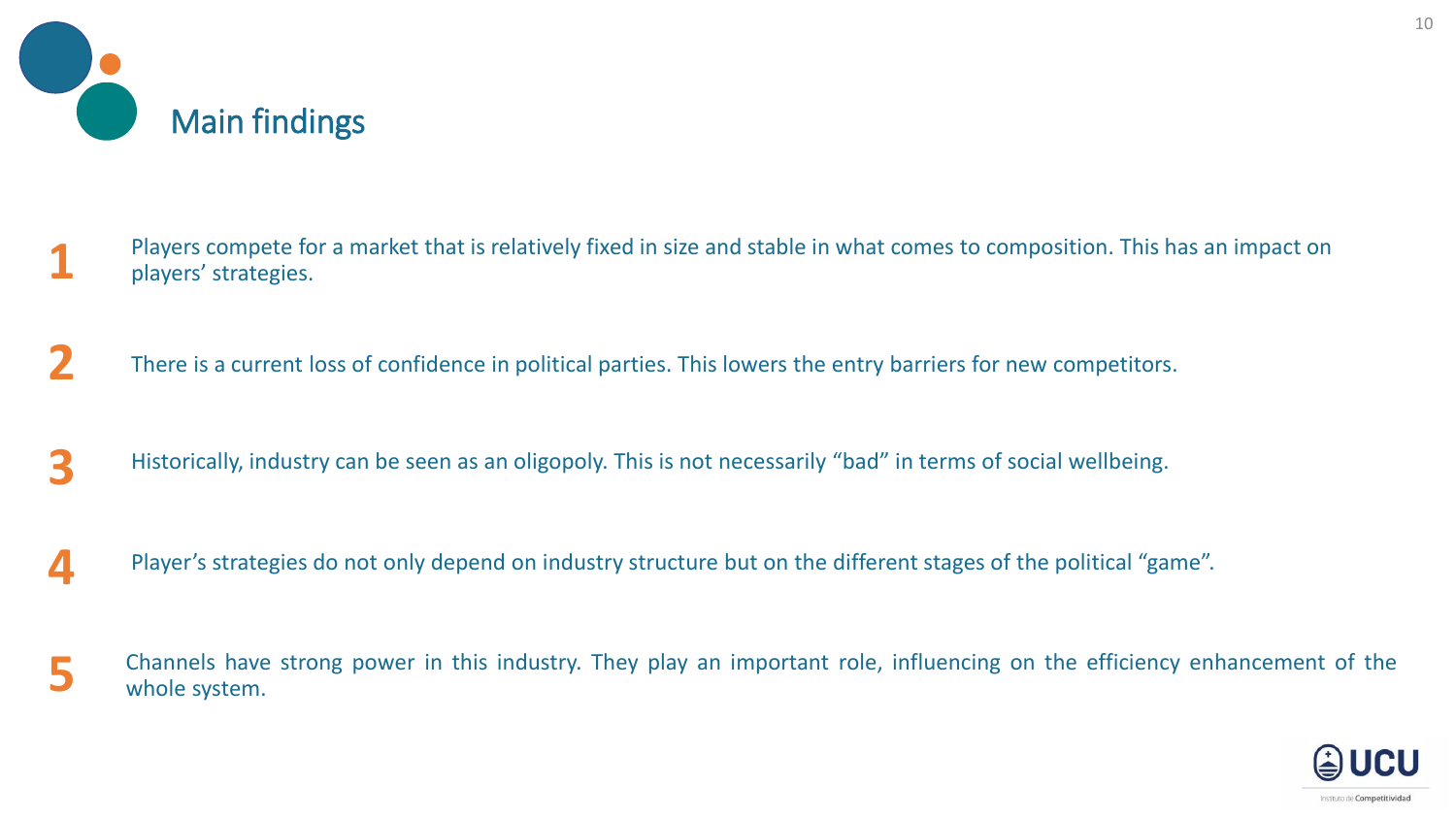

- Social networks and social movements or organizations are influencing the industry. It is changing from "push" to "pull": this industry is on transition. **6**
- Unsatisfied demands rise the threats of substitutes, that also act as complementary mechanisms in this industry. **7**
- Greater communication between citizens and political parties is desirable for system efficiency. This requires stronger and better mechanisms to assure veracity and information availability (transparency mechanisms) **8**
- A more competitive industry that generates more wellbeing for the people, may need a greater citizen participation that goes beyond electoral contents. In order to achieve that, the industry has to work as a whole. **9**